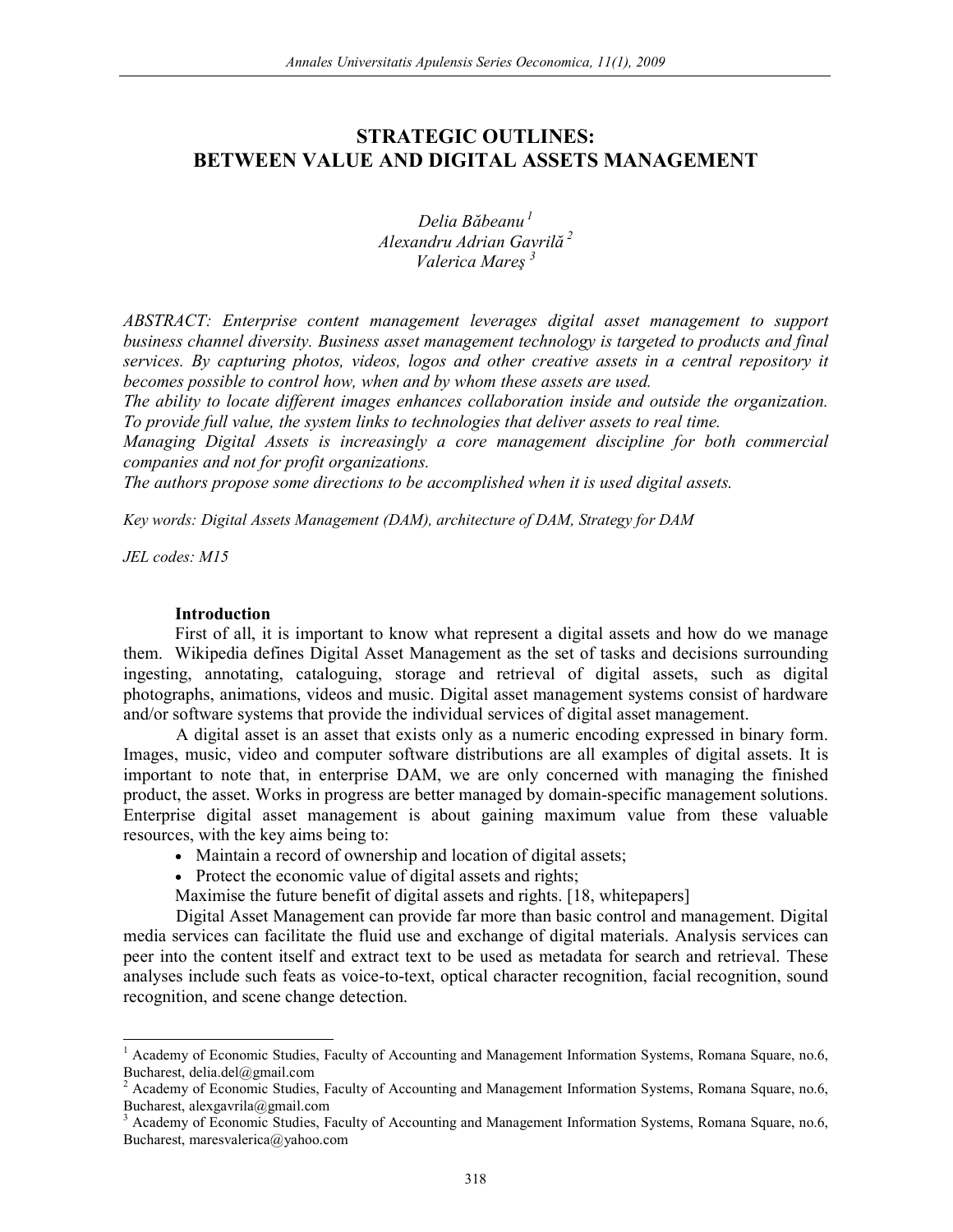A highly advanced approach to digital asset management will treat metadata itself as an asset. Metadata added across the community becomes the collective interpretation of the original content.

Enterprise Digital Asset Management is a technical infrastructure for fine-grained control and management of digital materials across the institution. It supports the most commonly used data types in the form of documents, images, audio, and video, but can also include animation, threedimensional modeling, and other large data sets.

Enterprise Digital Asset Management provides a common platform for digital content across the entire institution. Publishing venues and academic applications from web sites, through course management and e-portfolio, to the Library itself can take advantage of this infrastructure to serve the full and diverse array of constituencies in the community. [8, newschool].

#### **Literature review**

If any of these statements apply to your organisation, then you should consider whether there is a business case for DAM through a DAM strategic review process.

There are four stages to this [12,eimagazine].

Phase 1: Classify the organisation

The first phase in this review process is to classify the organisation according to its interactions with digital assets. The requirements may be satisfied through a combination of the key digital asset management functions: *Infrastructure management, Archive management and Compliance.*

Phase 2: Identify needs

The second stage in the strategy review is to examine each of the DAM functions suggested by the classifications into which your organisation falls. This should be a consultative process, involving stakeholders responsible for IT, business and legal functions.

Phase 3: Detailed business requirements

At this stage, having defined areas of need within the organisation, we begin to build a picture of the detailed business requirements. The process of defining business requirements must be driven by consultation with the personnel who will ultimately interact with any resulting DAM implementation. The requirements will not address technology issues at this stage, but should detail key functional requirements, interactions with existing systems, soft issues, such as the technical competence of staff, and use cases for key tasks and processes.

Phase 4: Planning for the future

The final phase of the strategy review examines how organisational DAM requirements will change over time. For most organisations, this is best looked at over a three- to five-year period. Asset agencies and some asset creators may also wish to take a longer term view. [18, whitepapers]

#### **Table no.1**

| No. | <b>Outlines</b> | <b>Ouestions</b>      | <b>Elaborate Outlines</b>                                                            |
|-----|-----------------|-----------------------|--------------------------------------------------------------------------------------|
|     | Key Trends in   | What is it? Who       | Evolving DAM strategies: Creative works-in-process, marcom                           |
|     | DAM             | uses it?              | image portals, media service platforms, smart media factories                        |
|     |                 |                       | DAM operations: moving from a project to an ongoing program                          |
|     | Metadata,       |                       | What are the best Everyone wants information at their fingertips. Taxonomy is a core |
|     | Taxonomy<br>and | and most innovative   | organizing principle of content management applications and                          |
|     | Search          | leading<br>ways       | related search tools that enables users to find information they need.               |
|     |                 | organizations         | In this information-rich briefing there are:                                         |
|     |                 | handle taxonomies     | • A variety of ways that you can integrate and fully leverage                        |
|     |                 | today? What's<br>on   | taxonomies:                                                                          |
|     |                 | horizon<br>for<br>the | • How to apply small controlled vocabularies in search applications                  |
|     |                 | tomorrow?             | and search systems;                                                                  |

**Covering Data Assets Management**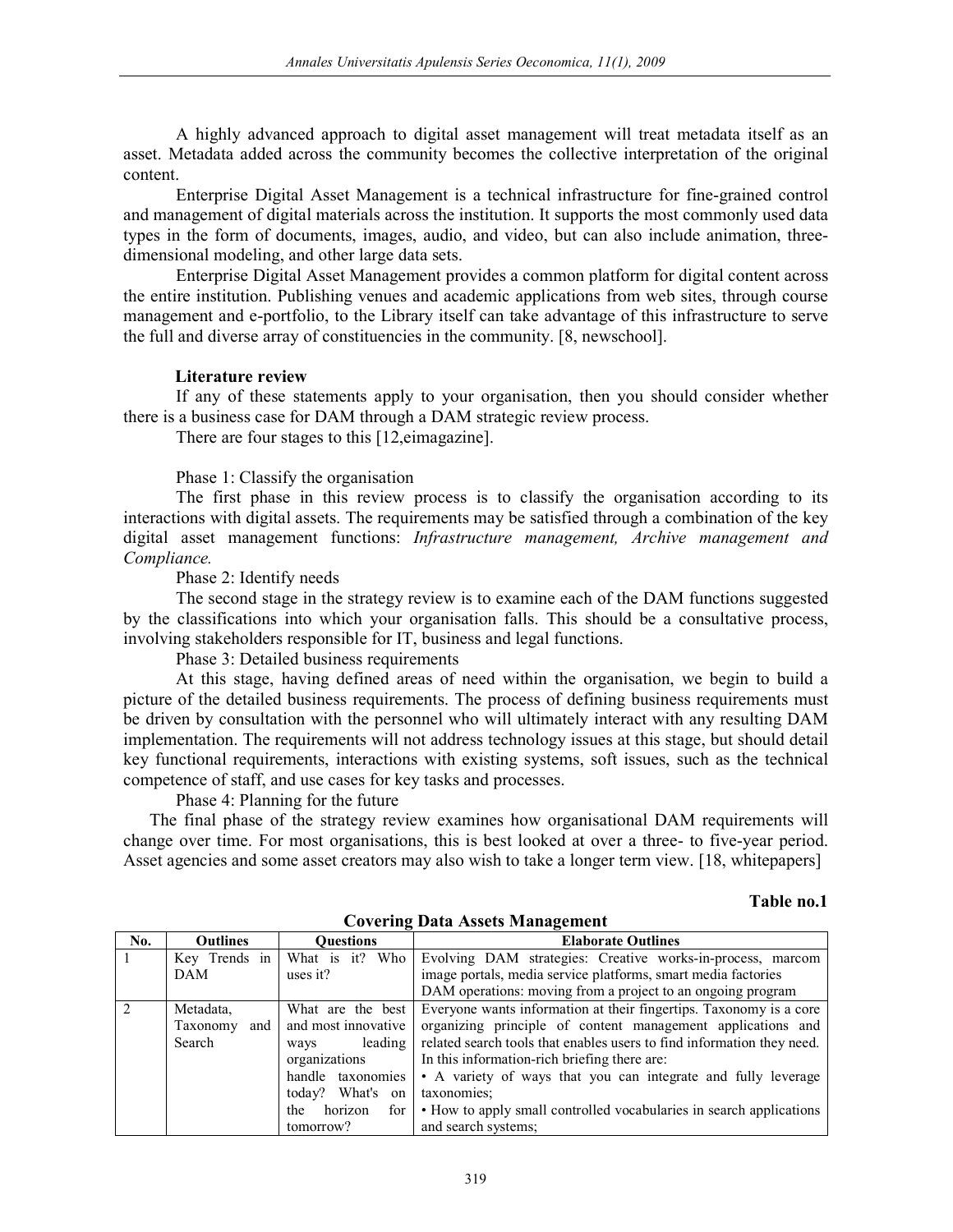|                |                            |                      | • Examples of advanced and innovative integrated search                                                                             |
|----------------|----------------------------|----------------------|-------------------------------------------------------------------------------------------------------------------------------------|
|                |                            |                      | environments that leverage metadata and taxonomies with various                                                                     |
|                |                            |                      | classes of search tools.                                                                                                            |
|                |                            |                      | This is for Search optimization: Digital Asset Management:                                                                          |
|                |                            |                      | Content Management systems and strategy and Taxonomy                                                                                |
|                |                            |                      | development.                                                                                                                        |
| $\mathfrak{Z}$ | <b>DAM</b><br>Services     | What services cover  | Evolving from a project mindset to an operations mindset                                                                            |
|                | Groups:<br>the             | DAM?                 | • A scalable skills-resource model for all key personnel of a DAM                                                                   |
|                | essential roles,           |                      | operation                                                                                                                           |
|                | accountabilities,          |                      | · Maintaining financial and operational governance of a complex,                                                                    |
|                | and skills of a            |                      | growing DAM operation, enabling a group director to manage                                                                          |
|                | <b>DAM</b> Operation       |                      | existing staff and plan future personnel requirements whether                                                                       |
|                |                            |                      | employees, consultants, system integrators or collaborative staff                                                                   |
|                |                            |                      | from other departments                                                                                                              |
|                |                            |                      | • Accelerate the exchange of institutional knowledge of the start-up                                                                |
|                |                            |                      | project team to the on-going program manager                                                                                        |
|                |                            |                      | · Ensure a smooth project handoff to cross functional DAM                                                                           |
|                |                            |                      | Services staff serving creative, production and distribution                                                                        |
|                |                            |                      | workflows                                                                                                                           |
|                |                            |                      | • Obtaining confidence you've defined the right structure,                                                                          |
|                |                            |                      | functional roles, budget allocations, phased-in schedules, and                                                                      |
|                |                            |                      | operational controls of an effective DAM Services Group                                                                             |
| $\overline{4}$ | Rights                     | What<br>these<br>are | Where there are digital assets there are rights.                                                                                    |
|                | Management                 | rights? Whose are    | We can be certain of two things: they can be complex and they                                                                       |
|                | and                        | they? And how do     | have value.                                                                                                                         |
|                | Enforcement                | we protect them?     | Whether you are a creator, a user or a digital asset manager it is                                                                  |
|                |                            |                      | essential that you know your rights.                                                                                                |
|                |                            |                      | Important issues to be covered include:                                                                                             |
|                |                            |                      | • What are intellectual property rights? And why you need to                                                                        |
|                |                            |                      | understand them.                                                                                                                    |
|                |                            |                      | • Beyond IP rights – including right of publicity and privacy                                                                       |
|                |                            |                      | • The contract is the key                                                                                                           |
|                |                            |                      | • Inbound and outbound rights management                                                                                            |
|                |                            |                      | • Enforcement solutions                                                                                                             |
|                |                            |                      | · Staying out of court                                                                                                              |
| 5              | Building<br>a              | How to build the     | • Areas of potential ROI, both tangible and intangible, eg process                                                                  |
|                | <b>Business</b><br>Case    | financial plan and   | improvement, cost reduction, user experience                                                                                        |
|                | for DAM                    | manage the project   | • Why some improvements are better than others                                                                                      |
|                |                            | budget?              | • Examples and reasons for successes and failures                                                                                   |
| 6              | Developments in Technology |                      |                                                                                                                                     |
| $\overline{7}$ | <b>DAM</b><br>in           |                      | Marketing Operations as the Fifth Role of Marketing                                                                                 |
|                | Marketing                  |                      | • The 4 imperatives for marketing today; the role of the DAM in                                                                     |
|                | Operations                 |                      | creating and maintaining a corporate memory                                                                                         |
|                | Management                 |                      | • The DAM in an Enterprise Marketing Management strategy;                                                                           |
|                |                            |                      | where does it fit in the architectural hierarchy?                                                                                   |
|                |                            |                      | • Role of the DAM in a closed loop Marketing Planning to                                                                            |
|                |                            |                      | Execution business process                                                                                                          |
|                |                            |                      | • Integration of a DAM with a marketing resources management                                                                        |
|                |                            |                      | application; a retail company case history.                                                                                         |
| 8              | Setting                    | Where do we go       | <b>Evolution of DAM:</b> Repository of final assets, Work in progress,                                                              |
|                | Expectations for           | next?                | Repurposing and file translation, Enterprise Asset, Management,                                                                     |
|                | <b>Next</b>                |                      | Workflow tool, Collaboration and approval tool                                                                                      |
|                | Generation                 |                      | <b>Integrating Evolving Technologies:</b><br>XML and XMP, Image                                                                     |
|                | <b>DAM</b>                 |                      | recognition, Rights management, File tracking outside of DAM,<br>Reporting applications, Project management applications, Financial |
|                |                            |                      | applications, Time capture and billing applications                                                                                 |
|                |                            |                      | <b>Current integration Scenarios</b>                                                                                                |
|                |                            |                      |                                                                                                                                     |

*Adapted by source: [2, DAM Chicago Conference]*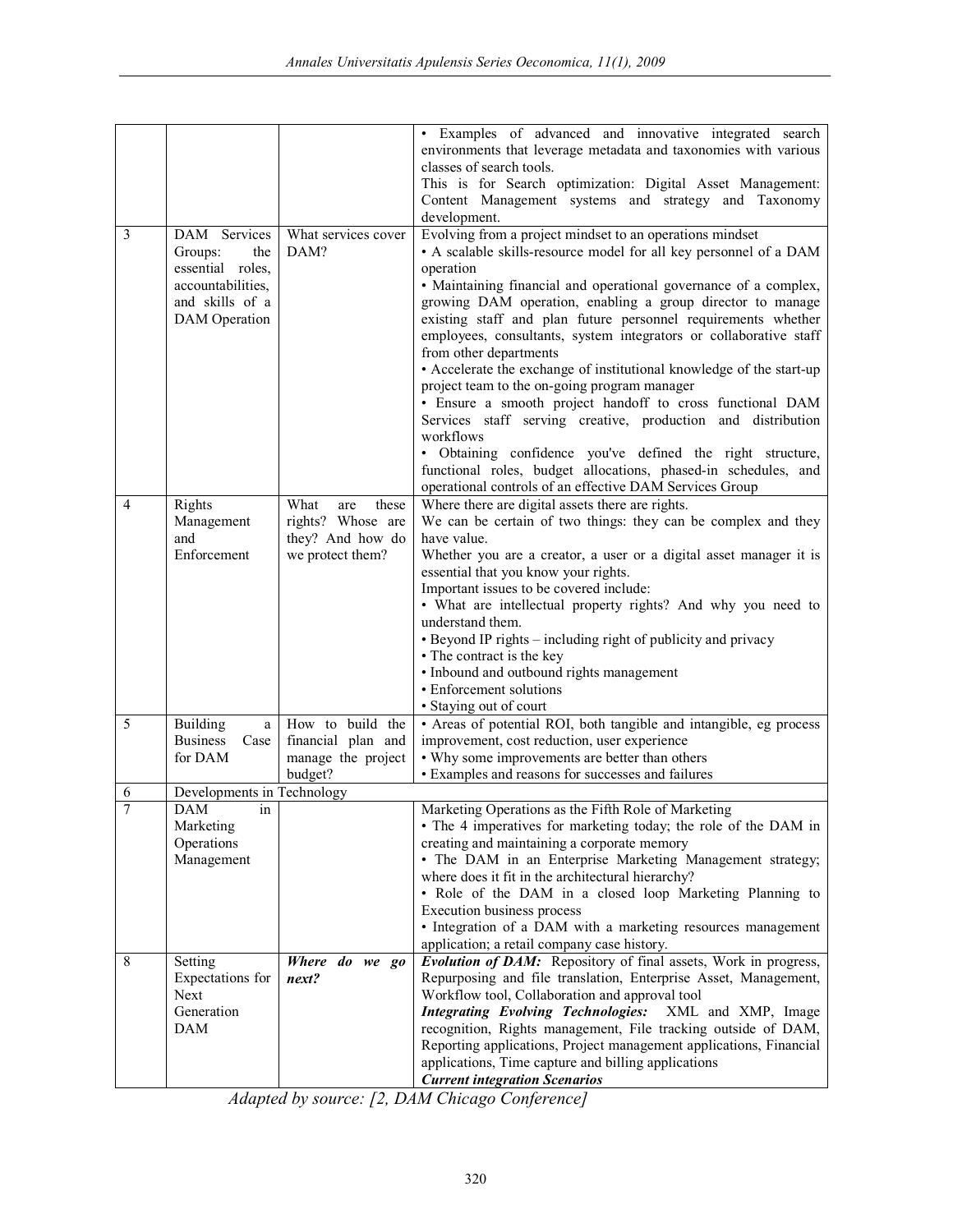## **Research methodology**

## **Objectives**

Many businesses and organizations are adapting to Digital Asset Management (DAM) as a business strategy because managing image, video and other media assets presents unique challenges and requires solutions designed specifically to streamline the acquisition, storage and retrieval of digital media. [10, igi]

DAM has three main areas of function:

First, is to *facilitate* the work of those responsible for producing and managing content collateral. This helps creative teams work more efficiently as they author, review, approve and produce new marketing materials.

Secondly, DAM can serve as a sort of *central library* for all of an organization's employees. This function is the overriding objective of most corporations putting together a digital asset management system.[9, vig]

The third key function for a DAM system is to provide a *media database* that can render and deliver content into automated publishing applications.



**Fig. No. 1 - The Activities of Digital Asset Management**  *Source: [3, DAM 2007]* 

1. Storage and Retrieval of digital information (fig.no.1):

The explosive growth of digital information resources necessitates the demand for the reliable methods to archive and disseminate the information. Reduced hardware costs, improved performance make it possible to host these collections in terms of gigabytes/terabytes of storage.

2. Digital Content Preservation: Digital preservation means the planning, resource allocation, and application of preservation methods and technologies necessary to ensure that digital information of continuing value remains accessible and usable.

3. Hardware / Software Management: Hardware systems refer to the servers on which the digital collection is held, scanners, printers and other peripherals. The functions of system and network administration are required at the library.

4. Backup and Recovery Policies: The data that is acquired over a period of time is a big asset of any organization. All the efforts put by the library in digitizing the contents may go in vain if they are not backed up periodically.

All 4 key elements discussed above have key challenge that is "Storage". Operational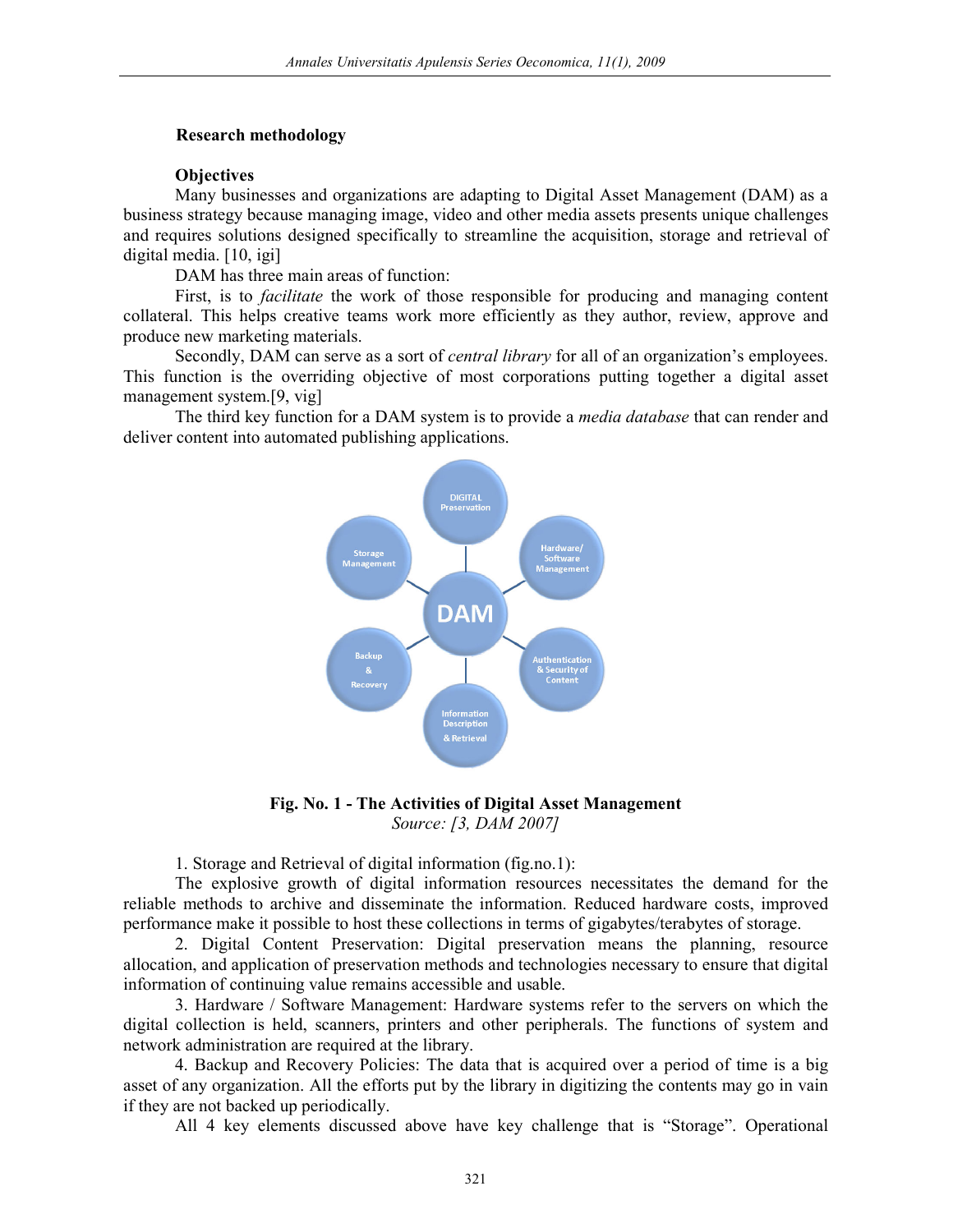Efficiency, compliance and long term retention of data each has a set of required capabilities that must be met by a storage solution: Access Control, Backup Options, Choice of Network Storage Protocol, Data Classification and Search, Data Integrity Assurance, Access to Data in the Event of Failure, De-Duplication, Storage and Access in Native Format, Ease of Application Integration, Seamless Migration, Audit Logging, Selective Data Locking, Selective Encryption.

5. Authenticity and Security of Document: Information is no longer bound by the physical restrictions. It can be accessed at any time. It is necessary to ensure the authenticated and authorized access to contents for their security. Authentication identifies who a person is and authorization defines the individual user rights.

6. Information Description (Metadata): Metadata has become a buzzword in many communities that design, create and preserve information systems. Metadata is structured description of and information object or collection of such information objects. [3, DAM 2007]

#### **Architecture**

Figure below shows all the four component modules have been integrated into one single functional framework. The functionality that DAM system is required to provide is vastly different for different media types (simply because each media type has to be processed in a different way). The functional requirements, the logical workflows and the use cases are different.

The production and processing module that "inputs" assets into the repository needs to consider separate workflow sub-components for each media type because each media file type warrants customized treatment. Once the assets are created along with their metadata, there are deposited in the asset repository. Metadata enables the assets to perform functions in conjunction with certain applications. The asset repository manages the assets with metadata.



*Source:[17,cognizant]* 

The content and transaction management module makes the assets available, publishes the assets and makes them searchable. It enables content syndication and transaction activities. Digital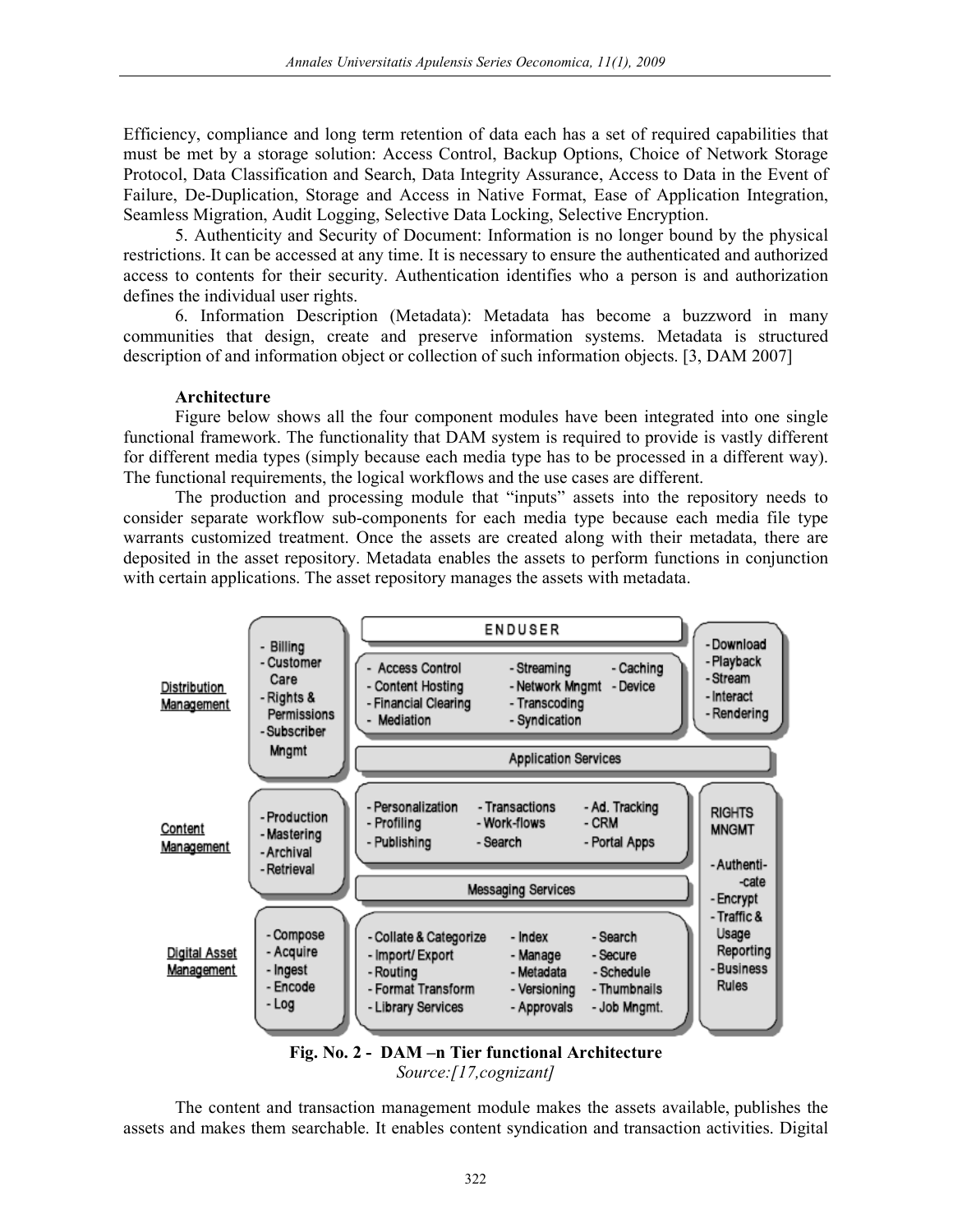Rights Management is one such bundle of activities. [18, whitepapers]

## **Strategy**

A review of DAM benefits will help determine the classes of assets or aspects of an end-to-end DAM strategy that yield the most benefit to an organization. Once these areas are identified, a prioritization exercise can lay the foundation of a DAM roadmap.

The business benefits of an end-to-end DAM strategy include:

*Cost Savings* 

Increased efficiencies and better utilization of creative talent time are key contributors to cost savings. However, DAM also creates shorter editing cycles in post production reducing time to market, minimizes distribution costs, creates a vast repository of assets for reuse and minimizes re-inventing every process of the creation-production-distribution value chain. Additional cost saving include the lower shipping fees and other distribution related expenses.

*Competitive Positioning and New Services* 

A digital repository of content enables new services including availability of news, sports and feature stories. These can be delivered via multiple channels and forms to both internal and external audiences, e.g., blogs, websites, broadcast, hard or soft copy, Podcasts and many other media.

#### *New Revenue Streams*

New revenue sources can emerge from increased reuse and syndication. Archives can be structured with intuitive tools that enable new product packaging and pricing options. Enhanced advertising opportunities can be created with cross channel packages and more targeted distribution models.

#### *Rights Management and Compliance*

A centralized content repository provides seamless integration with the database of rights information and licensing details. An end-to-end digital strategy has to include parallel efforts for creating, managing and distributing content as well as maintaining important data that describes and defines that content at every stage of the value chain.

## *Data Mining and Analytics*

Once content is stored and accessed though consistent interfaces and processes, the databases can capture information on usage patterns including the degree of reuse and repurposing. This information can be valuable for planning storage strategies and validating or enhancing business models. [1, DAM strategy]

#### **Conclusions**

The conclusion of strategic review process is a business case for an investment in DAM within an organization. The business case will clearly outline the position of the organization within the digital asset system, define DAM needs, requirement complexity and value to the business and provide a forecast for future requirements.

It was presented one method aimed at helping line-of-business managers ("business owners" of digital assets) make economically rational decisions.

The outlines described leaves out all the "option value" of digital assets. It is easy to make decisions in the future to do different things with digital assets, and some of these possibilities could change the payoffs or even the whole business model.

Sometimes a digital asset is a "platform" for a bunch of other assets or capabilities. The outlines described undervalue such platforms.

It also leaves out critical interdependencies between digital assets. It might have some Class 1 asset that is, in turn, dependent on the existence and well-function of several Class 2 assets. Some of that can come forward in the "willingness to pay" exercise, but only if the business owner understands all the interdependencies and can make smart tradeoff decisions.

Implementing the strategy to manage data assets is the future research.